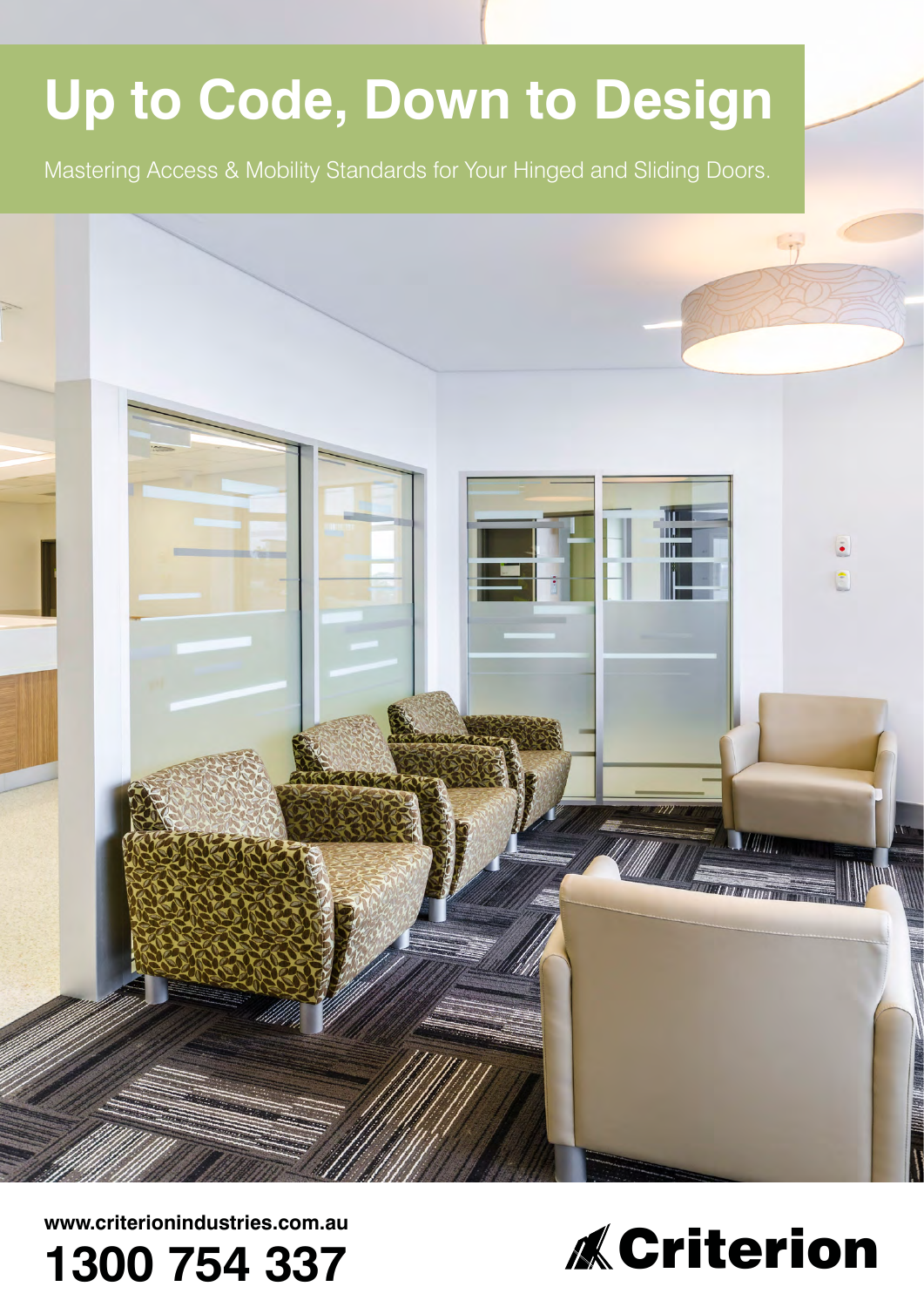The A&M outlines specific design requirements for all new building work, driven by a basic philosophy of delivering the greatest level of access to the greatest number of people<sup>5</sup>. Particular attention is given to providing: (a) continuous accessible paths of travel and circulation spaces for people who use wheelchairs; (b) access and facilities for people with ambulatory (i.e. movement) disabilities; and

Recent changes to Australia's Access and Mobility Code† (AS1428, 2010) demand rigorous design and construction standards for all new public access buildings. In full compliance with Australia's Disability Discrimination Act (1992) and the Building Code of Australia, the Access and Mobility Code (A&M) endeavours to provide 'safe, equitable and dignified access to buildings, services and facilities within a building', and safeguard occupants from illness or injury during emergency evacuation<sup>1</sup>. The A&M guides architects and builders in delivering minimum design requirements for new building work, enabling unimpeded access for all occupants and visitors regardless of physical or sensory impairment<sup>2</sup>. However, despite ethical and legal implications, it appears that in far too many cases these requisite standards are not being met<sup>3</sup>.

(c) access for people with sensory disabilities.6

To comply with A&M's strict standards, three key factors must be addressed for each access point:

- 1) luminance contrast;
- 2) spatial dimensions;
- 3) operational force (or force required to open/close door).

**"Despite ethical and legal implications, it appears that in far too many cases requisite standards for access are not being met"**



# **Why 'Equitable Access' Matters for Today's Building Designs**

Luminance contrast is the difference in the amount of light reflected from one building element to another<sup>7</sup>. It is a crucial provision for vision-impaired occupants, delineating clear visual contrasts between all elements of the door system, including door frames, jambs and glazed surfaces. Visual indicators are particularly important on glass doors and sidelights, informing individuals to the presence of fully glazed panels in the path of travel. The A&M stipulates that all new doorways require a minimum luminance contrast of 30% between: a) door leaf and jamb

# **Door Standard Compliance - The Importance of Getting it Right First Time, Every Time**

## **Requirements of the Access and Mobility Code (A&M)**

The ostensibly simple act of opening doors can be extremely difficult for people with disabilities<sup>4</sup>. Indeed, many existing door systems require excessive forces to push/pull open, inhibiting the free movement of occupants and visitors. It is imperative that architects, designers, builders and certifiers meet at least the minimum specifications of the A&M. Failure to comply with the standards may not only jeopardise your project, but leave you liable for the costs of retrofitting doorways to code.



#### **Luminance Contrast**

- b) door leaf and adjacent wall
- c) architrave and wall
- d) door leaf and architrave
- e) door jamb and adjacent wall
- A minimum 50mm width area of luminance contrast is a strict requirement on all new doorways.

### **Operational Force**

A prime consideration for accessible design is the provision of appropriate and functional door controls. Poorly selected door fittings and cumbersome door designs can prevent those with hand or arm impairments from operating doors effectively, and could cause injury. Architects must therefore be mindful of the operational forces required for equitable access.

The A&M establishes several mandatory design features for optimal door operation: 1) forces required to operate the door where a door closer is fitted (open, close or hold door) must not exceed 20N (excepting fire and smoke doors);

2) door handles and related hardware must allow door to be unlocked with one hand; handles should allow persons with limited grip capacities to hold handles without slippage during operation of the latch'; 3) 'D-Type' (or 'D-Pull') handles must be used on sliding doors.

Since 1981, Criterion has been one of Australia's leading manufacturers of internal doors and partitioning systems. As a major supplier to both government and commercial construction projects – including the Australian Defence Force (ADF), ASIC, Victoria Police, and several major hospitals – you can be assured that high quality and a detailed approach are cornerstones of Criterion. Uniquely, Criterion has designed door and aluminium systems to achieve full compliance with the Design for Access and Mobility Code (AS1428).

The Niagara Sliding Track system has been rigorously tested, delivering a consistent operational force of 19.5N for 100kg doors (below required A&M stipulations). The bold Definium Suite, a centrepiece of Criterion's robust aluminium partition range, complies fully with both the A&M and Glazing Code (AS1288). This ensures Definium door jambs meet the minimum area width of 50mm luminance contrast, and conforms to the Glazing Code for glass up to 15mm thick. Criterion is dedicated to helping industry partners with a complete range of internal frame solutions –

single, offset and double-glazing and heavy duty door frames – delivering matchless quality for all fit-outs.

# **The Perfect Fit for Your Doorway Project - The Criterion Solution**